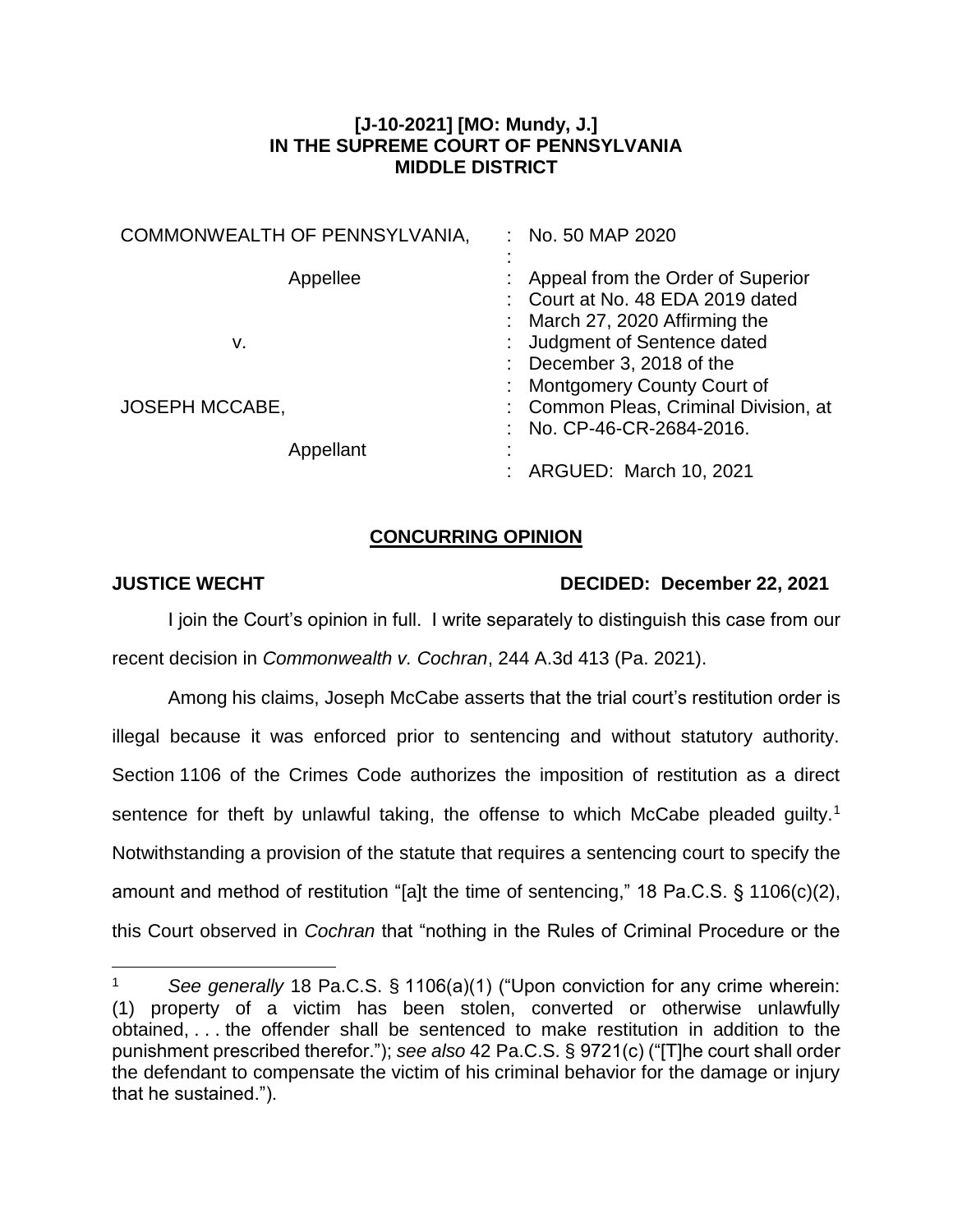Judicial Code . . . precludes a sentencing court from conducting a sentencing proceeding over multiple days as the needs of the parties . . . may necessitate." 244 A.3d at 420-21. Although I disagreed with the Court's decision in that case for jurisdictional reasons specifically occasioned by the lengthy delay in ordering restitution, I granted that a trial court had the power to resolve restitution issues in bifurcated proceedings *ahead of* sentencing. *See id.* at 425 (Wecht, J., dissenting).

In *Cochran*, the trial court accepted Cochran's guilty plea and agreed to hold a separate hearing to resolve disputes over the ownership of a few items that had been included in the roughly \$65,000 in restitution agreed to by Cochran and the Commonwealth. Instead of imposing that \$65,000 amount as a *bona fide* placeholder, or deferring sentencing altogether pending the restitution hearing, "the trial court inexplicably imposed a sentence of prison time and court costs with no concomitant restitution order." *Id.* at 423 (Wecht, J., dissenting). While a majority of this Court agreed that bifurcation was permissible under the circumstances, *see id.* at 421-22 (Saylor, C.J., concurring), I dissented on the grounds that Section 1106, in conjunction with longstanding rules governing the jurisdiction of our trial courts, plainly forbade imposing restitution more than a month *after* a defendant had been sentenced. *Id.* at 425 (Wecht, J., dissenting). Central to my view was the fact that the trial court had chosen to enter its judgment of sentence instead of holding it in abeyance pending the requested restitution hearing. In doing so, the court triggered the thirty-day period within which Cochran could seek reconsideration of the court's sentencing order or appeal it under 42 Pa.C.S. § 5505 and Pa.R.A.P. 903(a), respectively. 2 Because the trial court imposed restitution *two* months

 $\overline{a}$ 

<sup>2</sup> *See* 42 Pa.C.S. § 5505 ("Except as otherwise provided or prescribed by law, a court upon notice to the parties may modify or rescind any order within 30 days after its entry, notwithstanding the prior termination of any term of court, if no appeal from such order has been taken or allowed."); Pa.R.A.P. 903(a) ("**General rule.** Except as otherwise prescribed by this rule, the notice of appeal required by Rule 902 (manner of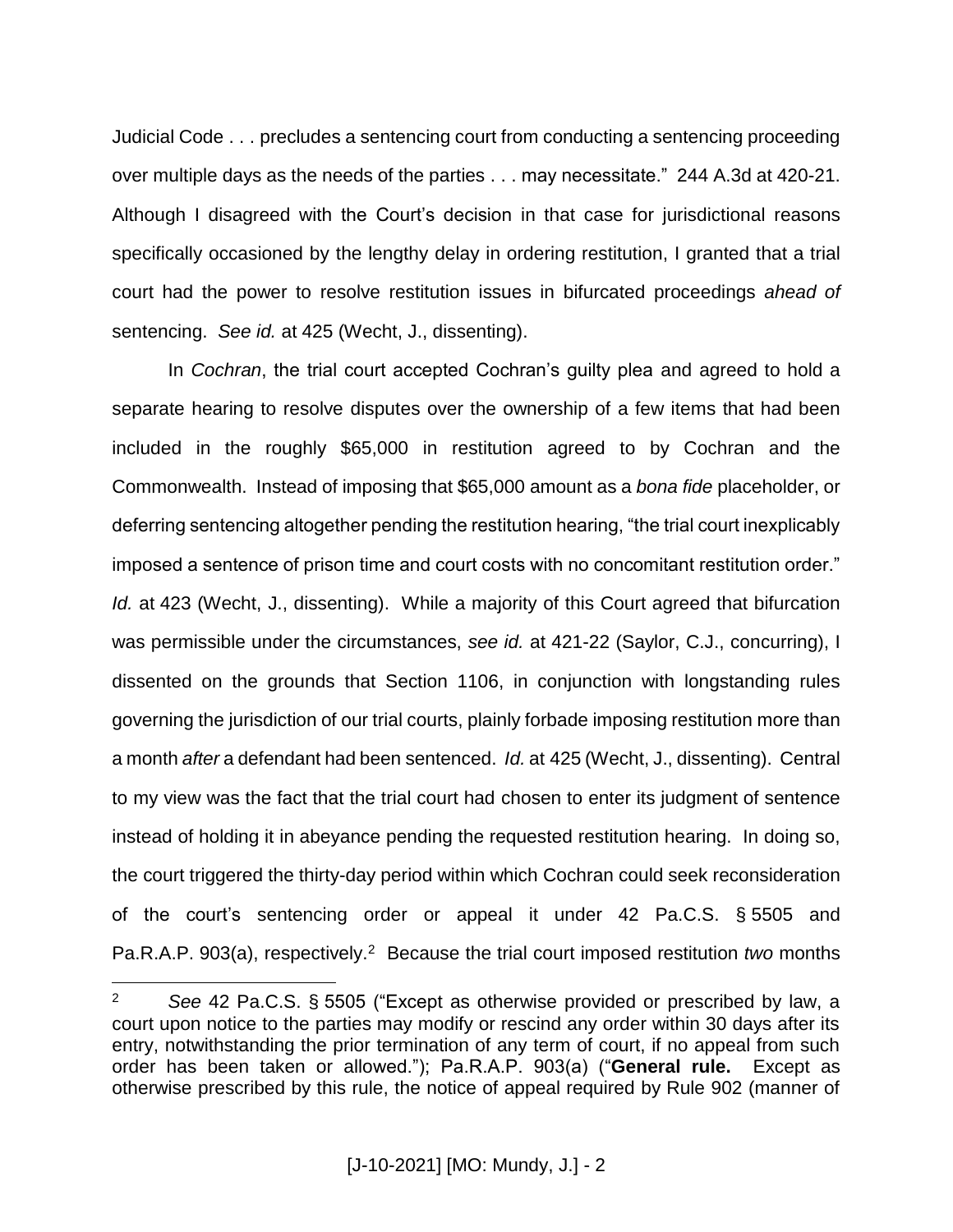after sentencing—manifestly beyond that thirty-day window—I observed that it had lost jurisdiction of the case by operation of law and thus acted *ultra vires*. *Cochran*, 244 A.3d at 423.

McCabe's case readily is distinguishable, for two critical reasons. First, in significant contrast with *Cochran*, the trial court in this case did not act *ultra vires* when it held a restitution hearing and ordered McCabe to compensate the victim for the gold coins that McCabe stole. As a threshold matter, our Rules of Criminal Procedure permit trial courts to delay sentencing beyond ninety days of the entry of a guilty plea "for good cause shown." Pa.R.Crim.P.  $704(A)(1)-(2)$ . Here, the trial court had good cause to decouple the restitution and probationary components of McCabe's sentence so that he could participate in the Veterans Treatment Court ("VTC"), a "specialized court-supervised treatment" program available to qualifying veterans. Maj. Op. at 12. The court accepted McCabe's open guilty plea and admitted him into the program on April 24, 2017. It then scheduled a hearing for August 14, 2017, to take evidence for the purpose of determining the amount and method of payment. Ultimately, on January 2, 2018, the court ordered McCabe to pay \$34,857.24 in restitution and established a monthly payment plan that McCabe was to follow throughout his time in the program.<sup>3</sup> Because the court deferred sentencing pending McCabe's participation in the program, it retained jurisdiction of the case when it issued the restitution order.

Second, McCabe consented to the unique, bifurcated restitution procedure as the price of his admission to the VTC program. Acceptance into the program is expressly

 $\overline{a}$ 

taking appeal) shall be filed within 30 days after the entry of the order from which the appeal is taken.").

As the Majority correctly notes, McCabe conceded that restitution was mandatory, and he did not challenge the timing of the hearing when he sought reconsideration of the coins' valuation. *See* Maj. Op. at 3 n.5.